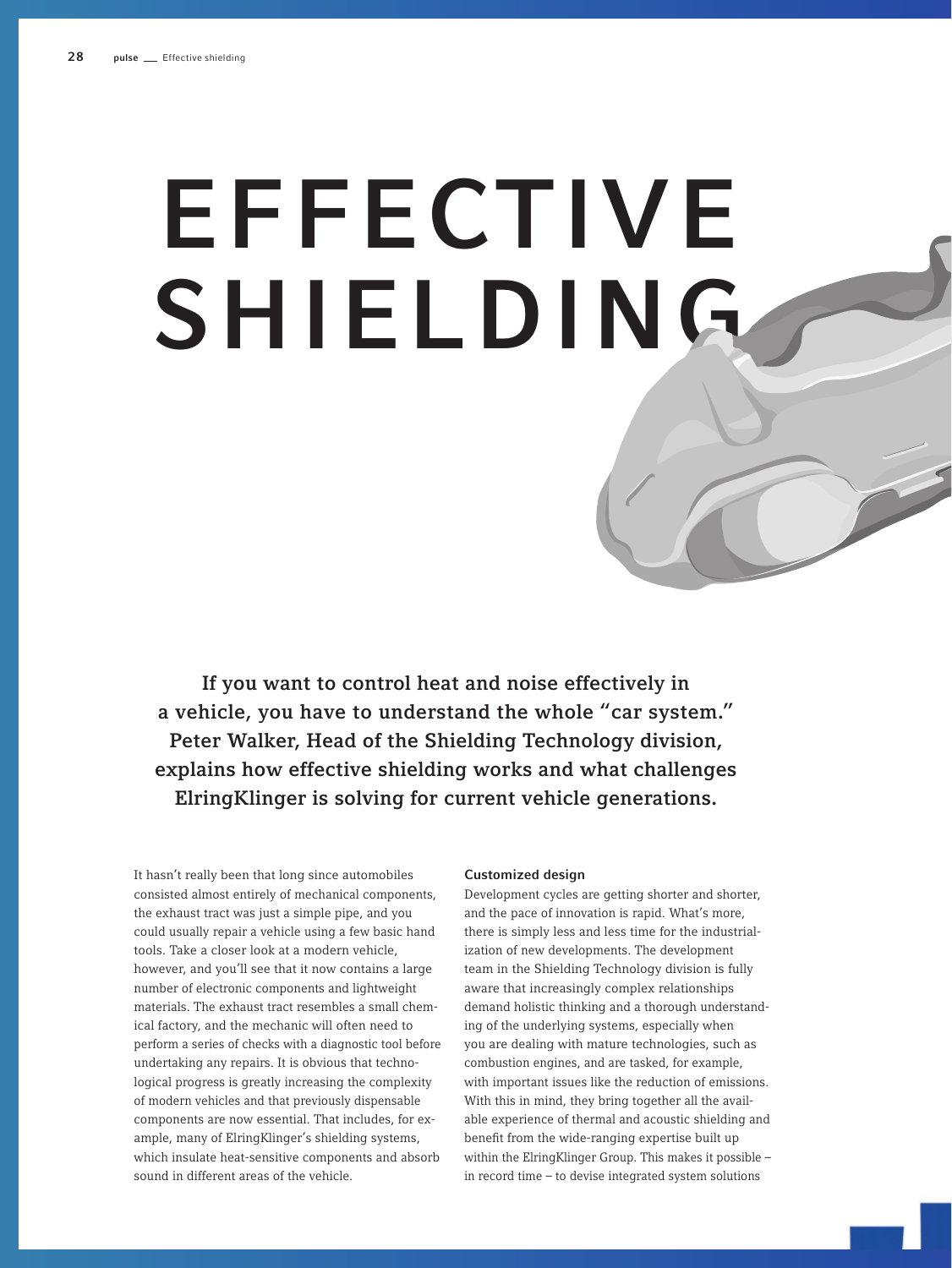Exhaust tract jacket with a perforated studded metal outer layer.



The surface structure is designed to absorb noise.

technical solutions, to maintain components and systems at the ideal operating temperature, for example. At the same time, the number of temperature-sensitive components that need to be protected from heat is increasing. Power units are now so tightly packed that we are reaching a limit in many vehicle models, and integrated retainers, seals, cable clips, fasteners, and connectors are already standard.

In order to be able to withstand operating temperatures of up to 1,000°C, the development team uses different material compositions, usually consisting of several layers. To illustrate the point, Peter Walker holds up an ElroShield D. The components made of one layer of stainless steel and a second layer of fiber material are assembled around various heat-conducting components, from the exhaust manifold and the turbocharger through to the catalytic converter. Besides insulating components from high temperatures along the exhaust tract, the technology has other advantages. For one, it reduces exhaust emissions because the cold start phase can be significantly shortened so that the catalyst reaches its optimal operating temperature more quickly. At the same time, ElroShield D also reduces noise from the exhaust system by a considerable margin.



within the competence center that are precisely matched to the customer's technical, financial, and environmental specifications. "We feel perfectly at home in places where it's either too hot or too noisy for others," explains Peter Walker, pointing to a table full of system variants, in many different shapes and sizes, all of which have one thing in common: they offer maximum insulation against extreme temperatures and noises, and can even reduce vehicle emissions, depending on where they are located.

### Protective shield against heat and sound

Demand for shielding systems has been growing continuously for many years. The need is great, and the explanation is simple. Tightly packed power units, more compact engines, ever-increasing levels of turbocharging, minimal cooling air flows, and new operating strategies, such as automated start-stop systems, keep pushing up temperatures in the engine compartment, underbody area, and exhaust tract, thus creating a demand for customized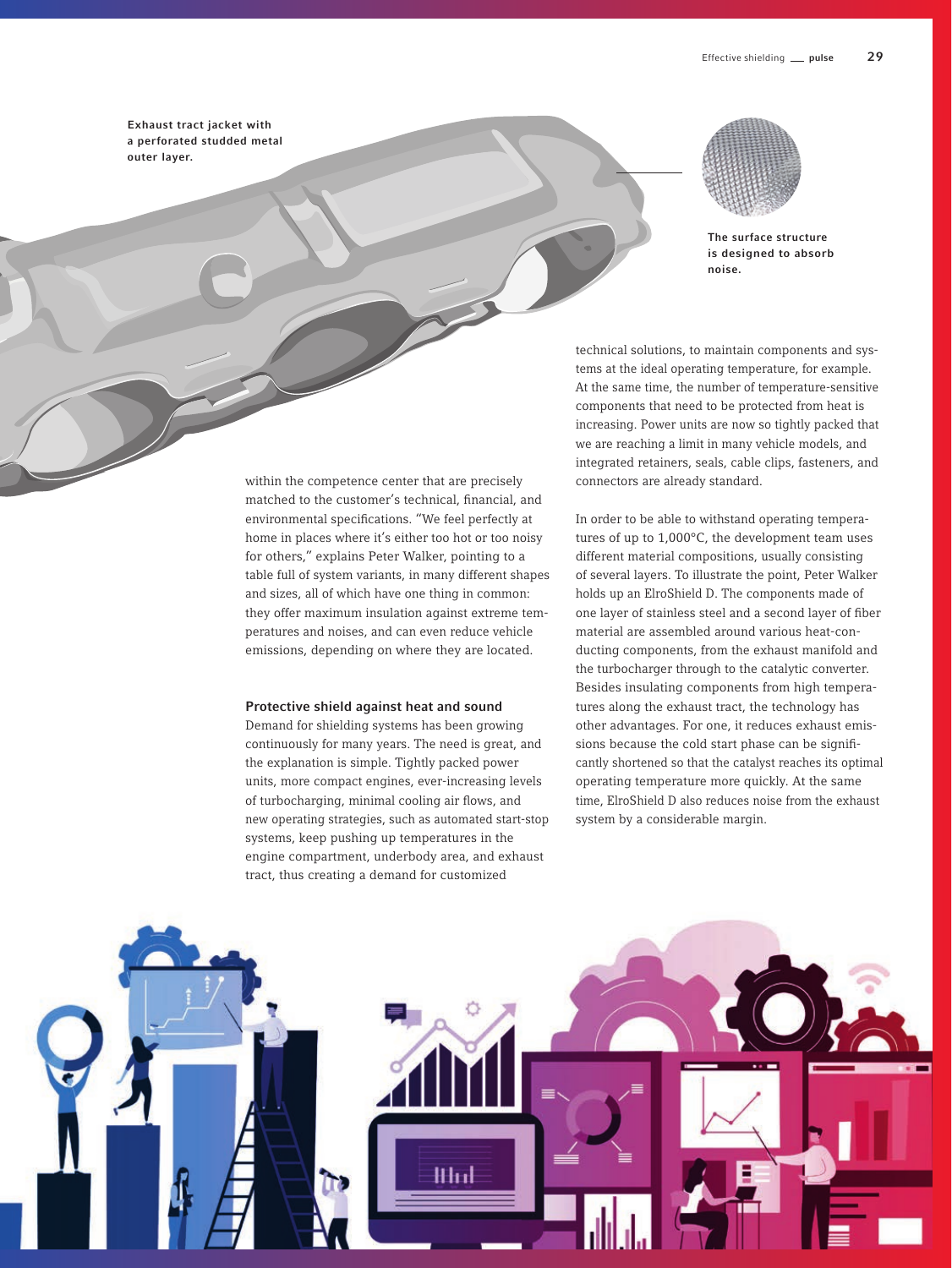

# ELROACTIVE<sup>™</sup>

ElroActiveTM – a multi-layer shielding component with integrated heating elements for active thermal conditioning of exhaust systems.

### Overcoming technological boundaries

It's perfectly clear that the automotive industry is currently under pressure from all sides. Although policymakers and industry are working together to drive change, demand for electric vehicles is stalling in many countries. Peter Walker stresses the huge challenges involved in meeting the average fleet emission levels prescribed in legislation within the specified time frame. He also notes that driving bans in urban areas are becoming increasingly problematic for many motorists. That makes it essential to further optimize existing technologies in combustion engine vehicles in order to deliver short- to mediumterm solutions.

For Peter Walker, one solution that could be deployed relatively quickly involves actively controlling operating temperatures in the exhaust tract in order to minimize emissions of unburned hydrocarbons and nitrogen oxides during cold starts. Conventional catalysts are most efficient with a starting temperature of approx. 200°C. It can take some time before this temperature is reached. Meanwhile, exhaust gases enter the environment untreated. The goal is to keep this time to a minimum. Active electrical heating of the exhaust

tract shortens the time needed for the vehicle's exhaust gas purification systems to start cleaning and filtering out harmful emissions. The new system also promises to deliver major benefits in the commercial vehicle sector, where diesel engines tend to produce higher emissions, especially in slow-moving traffic. Here, an integrated electric heating system ensures that urea injection can start much earlier, converting nitrogen oxides into harmless nitrogen and water more quickly. And that's not all: the system can also be used to great advantage in hybrid vehicles. Whenever the internal combustion engine switches off, the electric heating wire ensures that the catalyst does not cool down and can therefore spring back into purification mode immediately if the driver suddenly accelerates.

In technological terms, the newly developed solution consists of a one-sided insulating material with heating elements on the exhaust gas component side; they are operated in output classes between one kilowatt and five kilowatts. A metal layer is attached on the outside to protect the material from mechanical or



ElroActiveTM can operate in temperatures up to 900° Celsius.